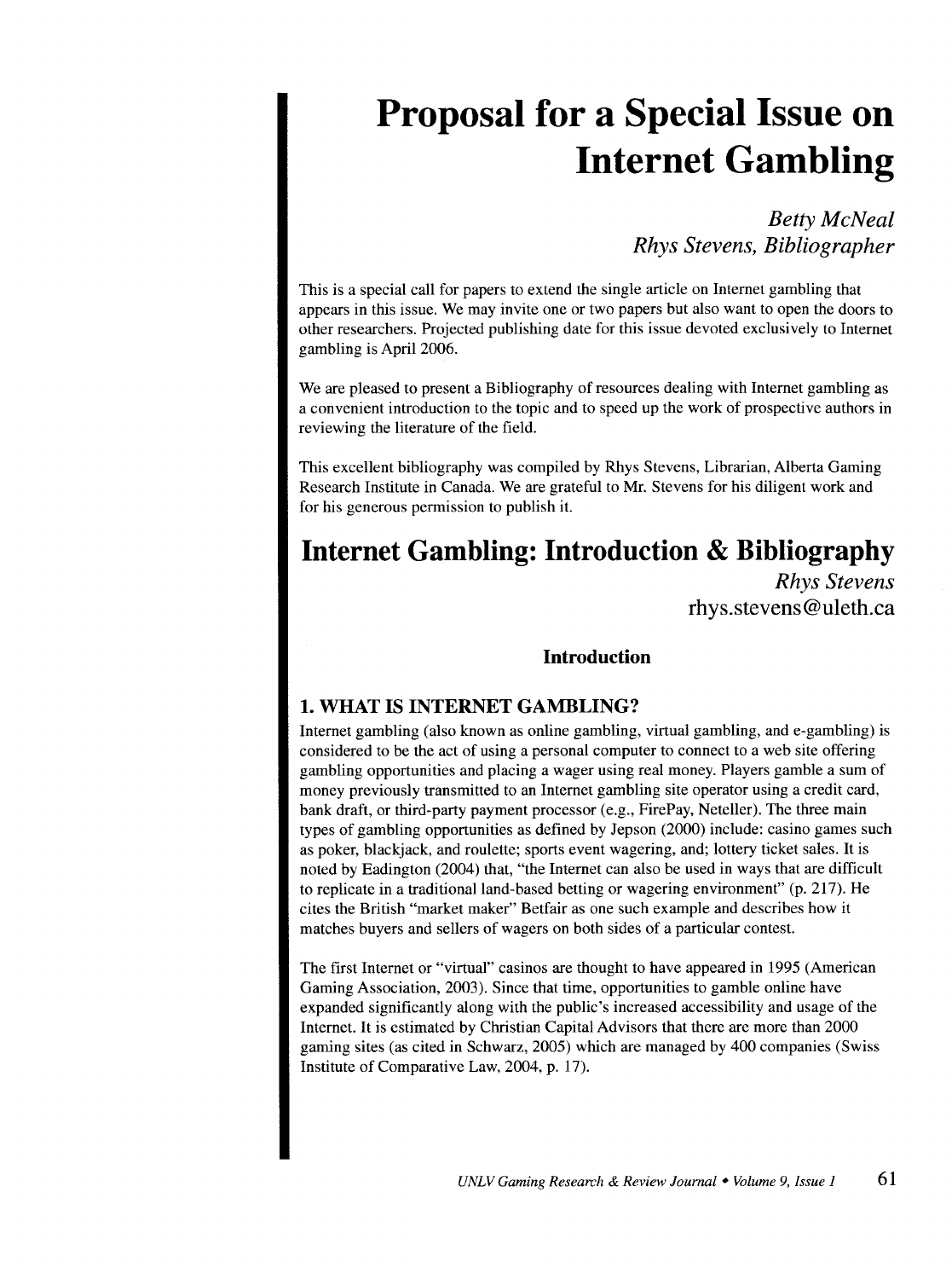# **2. WHO ARE THE ONLINE GAMBLERS AND HOW BIG IS THE INDUSTRY?**

It can be tremendously difficult to obtain accurate statistics about online gamblers due to the nature of the Internet itself and the fact that many participants are located in jurisdictions where these services are prohibited. Prevalence studies, industry reports, and market watchers can, however, be useful sources to locate this type of information. For example, in a nationwide study on the prevalence of gambling in the United States, the authors reported that, "although Internet gambling has received a considerable amount of attention, it currently accounts for a negligible portion of the gambling in the U.S." (Welte, Barnes, Wieczorek, Tidwell, & Parker, 2002).

While information profiling the gamblers themselves is scare, there can be little doubt that industry revenues are growing. A recent industry report from Christian Capital Advisors indicates that gambling web sites will generate nearly \$10 billion in revenue in 2005 which represents an increase of 40 per cent from 2004 (Swartz, 2005). By comparison, in 1996, when U.S. lawmakers first sought to curb Internet gambling, 30 sites collected \$30 million (Swartz, 2005).

## **3. THE LEGALITY OF INTERNET GAMBLING**

Whether or not gambling via the Internet can be legally provided to citizens in a particular country depends on that jurisdiction's regulations pertaining to the activity. At present, there are seventy-seven jurisdictions which offer licenses for online gambling according to the *gamblinglicenses.com* web site. These regulatory structures tend to fall into one of the following three general classes: 1) prohibition (e.g., United States); 2) full regulation (e.g., Australia, United Kingdom), and; 3) partial regulation.

Jurisdictions that prohibit Internet gambling often cite issues such as consumer protection and compulsive gambling as justifications for their prohibitions. It has been suggested that these countries are, in actuality, seeking to protect their local gambling revenues from foreign competition (Swiss Institute of Comparative Law, 2004, p. 303). The Gambelli ruling (Mancini, 2004) and the recent World Trade Organization (2004) decision seem to indicate that cross-border restrictions relating to online gambling will be difficult to maintain. In jurisdictions that fully regulate the activity, not all forms of gambling are necessarily available. In Australia, for instance, the *Interactive Gaming Act 200/* prohibits casino-style games of chance but allows sports betting and most lottery-style games (Department of Communications, Information Technology and the Arts, 2004). In general, most jurisdictions with only partial regulation are still far from seeing a complete legal framework that moves beyond providing for the licensing of operators to include provisions to protect gamblers and establish monitoring and enforcement authorities (Swiss Institute of Comparative Law. 2004, p. 407).

### **4. THE FUTURE OF INTERNET GAMBLING**

The technological advances that have allowed gambling opportunities to be offered across international borders have turned Internet gambling into a global issue. Future technological developments (e.g. geo-location technologies, IP address-based filtering) could have some impact on limiting the provision of these services in jurisdictions prohibiting the activity. Far more likely, however, is that governments will eventually respond to recommendations for global cooperation on the development of minimum standards regulating online gaming. Regardless of regulatory action or inaction, Eadington (2004) contends that, in the future, online gambling will have a considerable presence in the United States whether it is formally legal or not.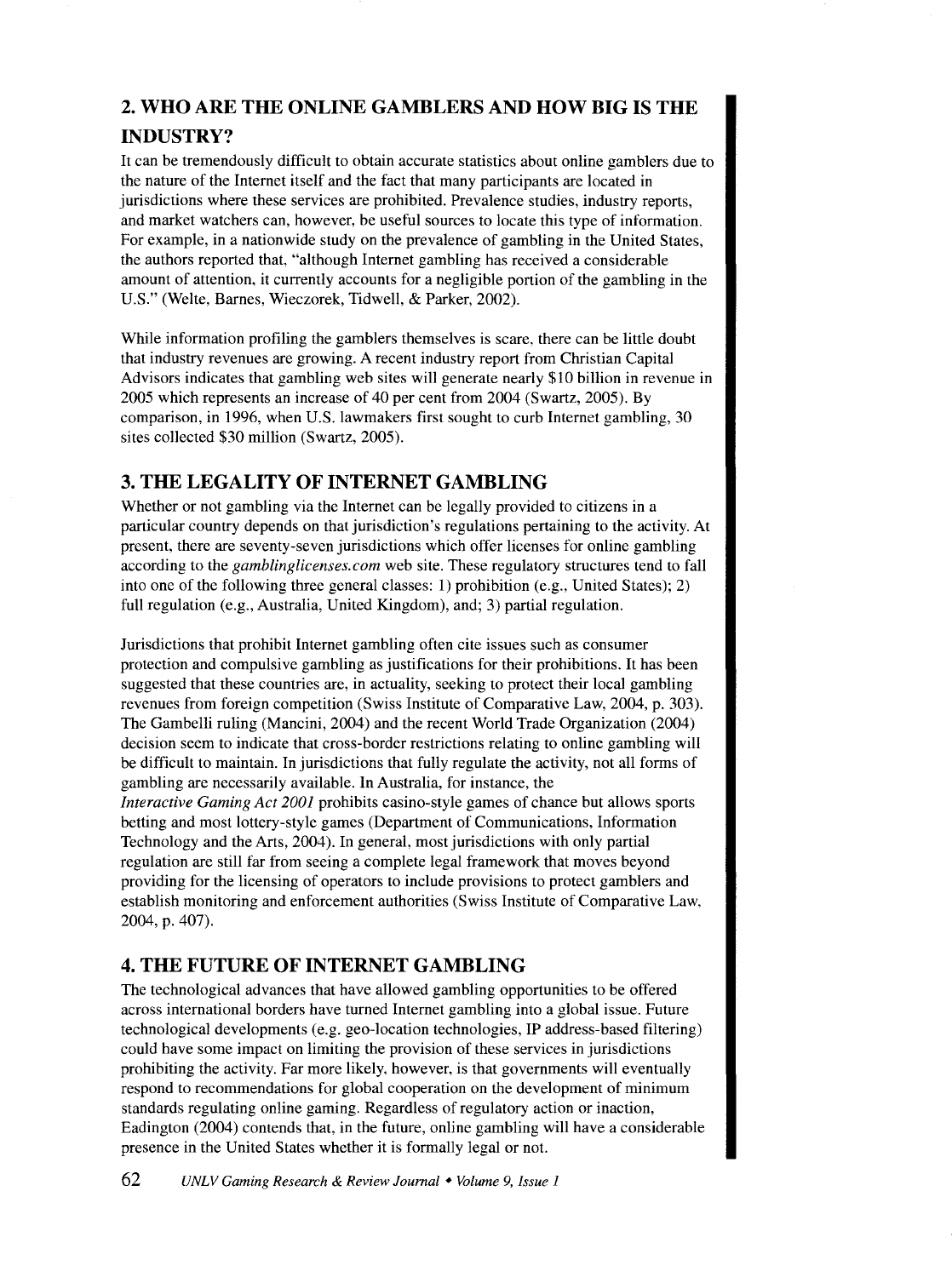#### **5. RESEARCHING INTERNET GAMBLING**

Locating information on Internet gambling can be challenging due to the multidisciplinary nature of the topic. The disciplines that have been most active in publishing in this area include those of law, economics, public policy, psychology, marketing, and computer science. Relevant resources have also been published in a variety of sources and formats  $-e.g.,$  journal articles (particularly student law journals), book chapters, conference papers / presentations, Internet publications, trade publications, trade web sites, marketing reports, government documents, and legal cases. Most of the literature tends to be published post-1996 and its volume has been steadily increasing since that time. Library catalogues, journal article indexes & databases, and specialized Internet sources are recommended forms of access to this growing body of literature.

#### **INTERNET GAMBLING BIBLIOGRAPHY**

First Prepared July 25, 2001 Updated February 9, 2005 Rhys Stevens, Librarian, Alberta Gaming Research Institute

# **BOOKS, BOOK CHAPTERS** & **REPORTS**

Australian Council of Social Service. (1997). *Young people, gambling and the Internet.* Darlinghurst, Australia: Author.

Balestra, M. (Ed.). (2004). *The Internet gambling report VII: An evolving conflict between technology* & *law.* (7th ed.). St. Charles, MO: River City Group.

Collins, P. (2003). *Gambling and the public interest.* Westport, CT: Praeger.

Doyle, C. (2003). *Internet gambling: Overview of federal criminal law.*  Hauppauge, NY: Nova Science Publishers, Inc.

Margolis, M., & Resnick, D. (2000). *Politics as usual: the cyberspace "revolution".* Thousand Oaks, CA: Sage Publications.

Mason, J. L., & Nelson, M. (2001). *Governing gambling.* New York: Century Foundation Press.

McMillen, J. (2003). Online gambling. In J. Forder and P. Quirk (Eds.). *Electronic commerce and the law* (2nd ed.) (pp. 405- 445). Milton, Australia: Wiley.

McMillen, J. (2000). The next gambling boom: Online gambling and sports betting. In J. McMillen & L. Laker (Eds.), *Developing strategic alliances: Proceedings of the 9'h National Association for Gambling Studies Conference, Gold Coast, Queensland 25-27 November 1999*  (pp. 602-614). Kew, Australia: National Association for Gambling Studies.

Reith, G. (Ed.). (2003). *Gambling: Who wins? Who loses?* Amherst, NY: Prometheus Books.

River City Group. (2004). *Internet poker-The real deal* [Electronic version]. St. Charles, MO: Author.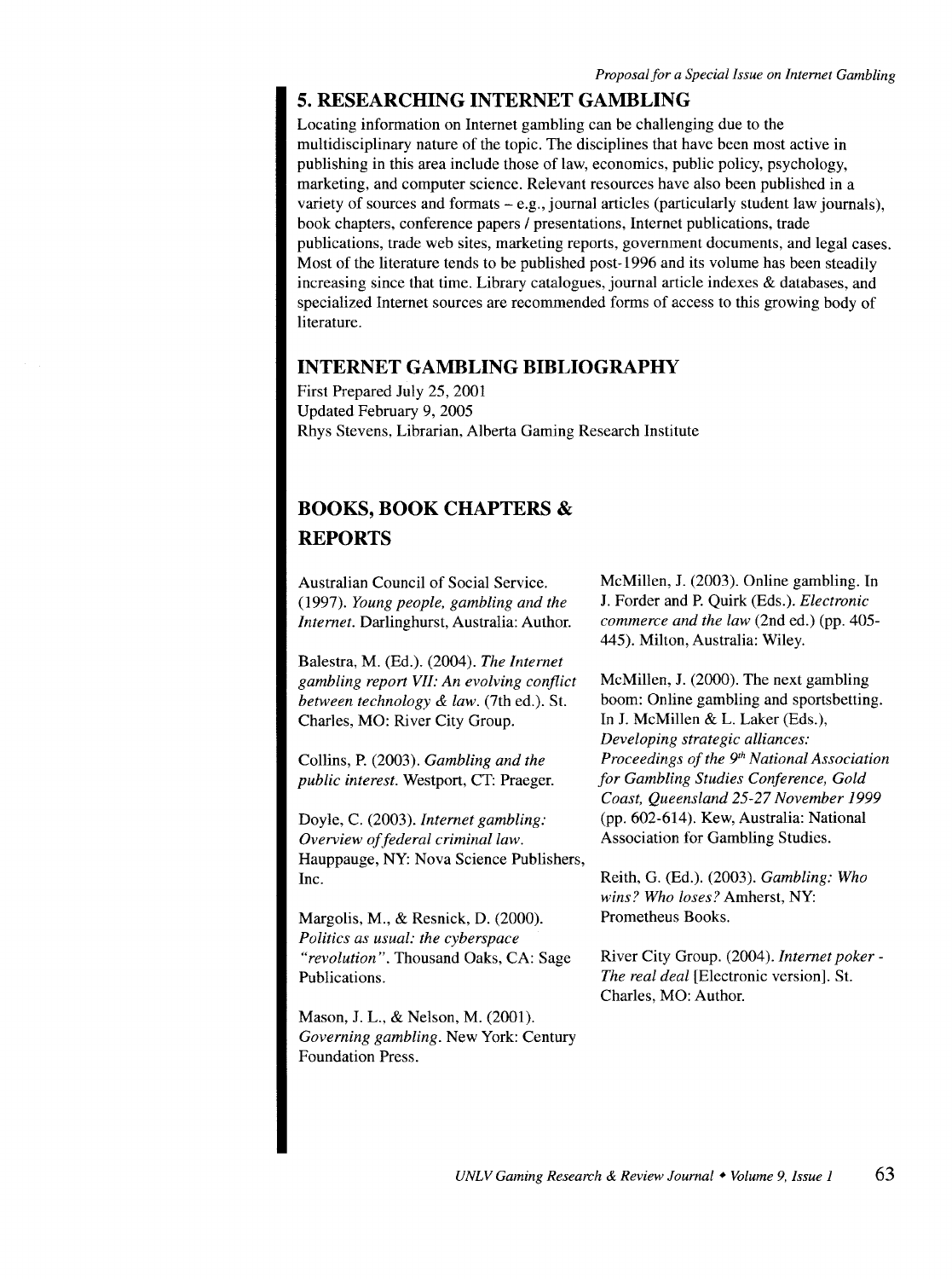River City Group. (2003). *US i-Gaming policy report: What's at stake?* [Electronic version]. St. Charles, MO: River City Group.

River City Group & Walters, L. G. (2004). *US i-gaming policy report: Advertising and the law* [Electronic version]. St. Charles, MO: River City Group.

Rose, I. N., & Owens, M. D., Jr. (2005). *The law of Internet gaming.* New York: Mary Ann Liebert.

Schopper, M.D. (Ed.). (2002). *Gaming Law Symposium.* Anaheim, CA: Chapman Law Review.

Swiss Institute of Comparative Law. (2004). *Cross-border gambling on the Internet: Challenging national and international law.* Z,rich, Switzerland: Schulthess Juristische Medien.

Toneguzzo, S. (1998). Internet gaming-Evidence for Parliament of South Australia, Social Development Committee. In G. Coman, B. Evans, & Wootton, R. (Eds.), *Responsible gambling: A future winner: Proceedings of the 8'h National Association for Gambling Studies Conference, Melbourne, I997* (pp. 369-389). Adelaide, Australia: National Association for Gambling Studies.

Walker, T. C. (2003). *The online gambling market research handbook.* Atlanta, GA: Terri C. Walker Consulting.

# **RESOURCES AVAILABLE ON THE INTERNET**

Abbott, M. W., & Volberg, R. A. (1999). *Gambling and problem gambling in the community: An international overview and critique.* Wellington, New Zealand: The Department of Internal Affairs. Retrieved February 1, 2005 from http:// www.dia.govt.nz/Pubforms.nsf/URL/ report 1. pdf/\$ file/report 1. pdf -Includes Chapter 2.7 'Emerging Trends and Technologies'.

Alberta Gaming and Liquor Commission. (2001). *Achieving a balance: Gaming Licensing Policy Review.* Edmonton, AB: Author. Retrieved February 1, 2005 from http://www.aglc.gov.ab.ca/gaming/lpr/ lpr.asp

- See Chapter 'The Use of the Internet for Gaming'

American Gaming Association. (2003). *AGA factsheet- Internet gambling.*  Retrieved February 1, 2005 from http:// www.americangaming.org/Industry/ factsheets/issues\_detail.cfv?id=17

Auriemma, T. N., & Lahey, W. (1999). *Gambling on the Internet: Report to the International Association of Gaming Regulators.* Presentation from 1999 IAGR Conference. Retrieved February 1, 2005 from http://www.iagr.org/docs/ iagrwebgpaper.PDF

Australia Productivity Commission, Banks, G., & Fitzgerald, R. (1999). *Australia's Gambling Industries Inquiry Report.*  Melbourne: Productivity Commission. Retrieved March 8, 2004 from http:// www.pc.gov.au/inquiry/gambling/ finalreport/ — Includes Chapter 18. 'Policy for new technologies'.

Azmier, J. J. (2000). *Canadian gambling behaviour and attitudes: Summary report.*  Calgary, AB: Canada West Foundation. Retrieved February 2, 2005 from http:// www.cwf.ca/

Behrman, M. (2000). Internet gambling: Countries move in different directions. *Newslink, Winter 2000.* Retrieved February 1, 2005 from http:// www.responsiblegambling.org/articles/ Newslink Winter2000.pdf

Bell, T. (1999, March 8). *Internet gambling: Popular, inexorable and (eventually) legal. Policy Analysis no. 336.*  Retrieved February 2, 2005 from http:// www.cato.org/pubs/pas/pa336.pdf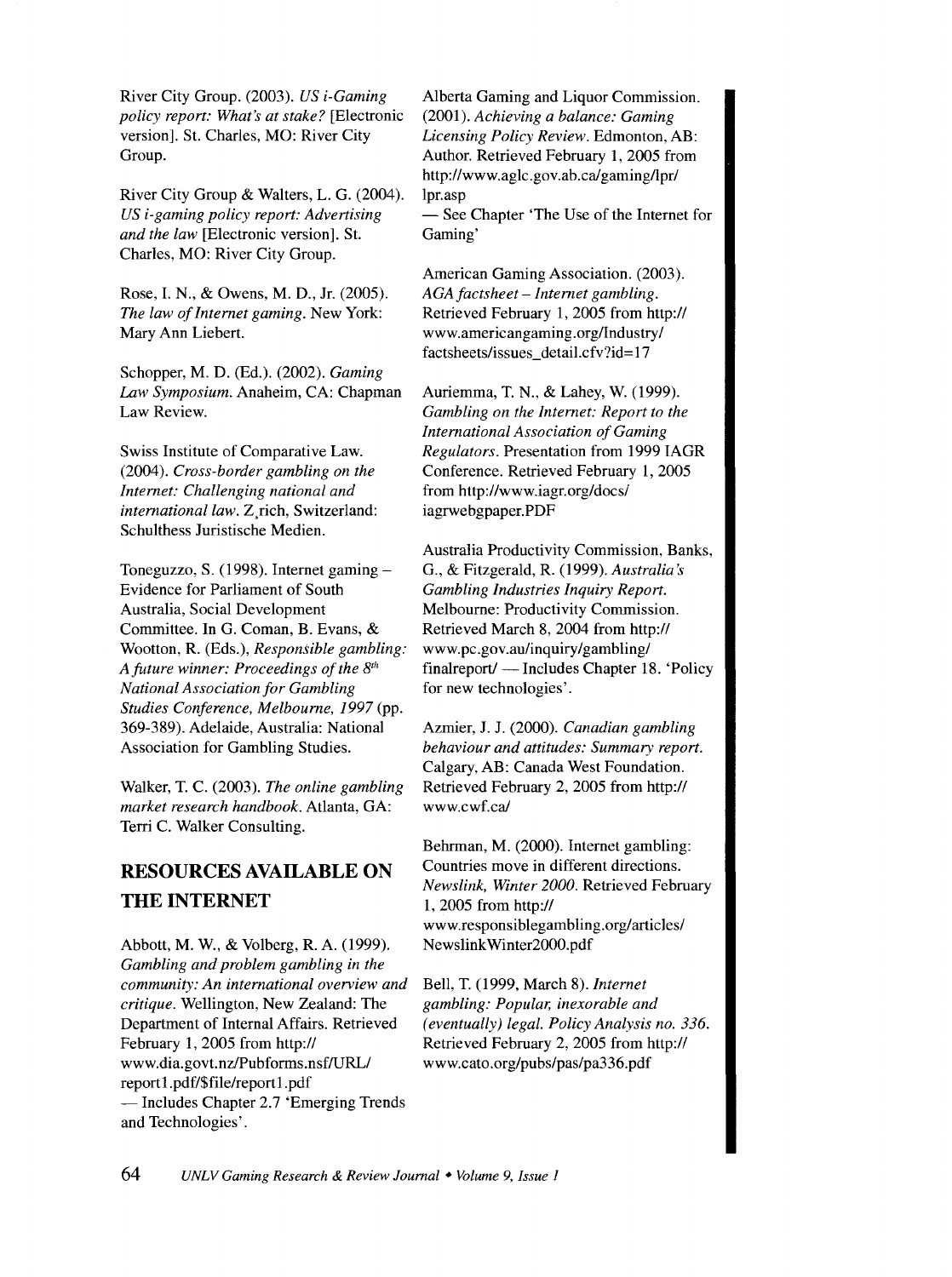Banks, G. (2002). *The Productivity Commission's gambling inquiry: 3 years on.* Presentation to the 12th Annual Conference of the National Association for Gambling Studies, Melbourne, Australia. Productivity Commission: Canberra. Retrieved February 3, 2005 from http:// www.pc.gov.au/speeches/cs200211211 cs20021121.pdf

Bes, R. (2002, October). *Cross-border gambling in Europe and the role of the Internet: Implications for public health policy.* Presented at the 5'h European Conference on Gambling Studies and Policy Issues, Barcelona, Spain. Retrieved February 3, 2005 from http:// www.easg.org/barcelona2002/ presentations/ Rik\_Bes\_Cross\_border\_gambling.pdf

CBC Radio (2001, May 1). *Web wagers: A look at online gambling.* Retrieved February 1, 2005 from http://radio.cbc.ca/ programs/thismorning/sites/tech/ gambling  $010501$ .html - includes sound file available for download.

Budd, B., Department of Culture, Media and Sport, & Gambling Review Body. (2001). *Gambling Review Report.*  Norwich, England: Stationary Office. Retrieved February 1, 2005 from http://www.culture.gov.uk/global/ publications/archive\_2001/ gamb\_rev report.htm $-$  See Chapter 30. 'On-line Gambling'

Della Sala, V. (2004). *Les jeux sont fait? The state and legalized gambling.* University of Trento Working Paper 02/2004. Retrieved February 3, 2005 from http://www.ssi.unitn.it/ download/WP022004DellaSala.pdf

Department for Culture, Media & Sport. (2003). *The future regulation of remote gambling: A DCMS position paper.*  Retrieved February 1, 2005 from http:// www.culture.gov.uk/global/publications/ archive\_2003/gamb\_position\_paper.htm

*Proposal for a Special Issue on Internet Gambling*  Department of Communications, Information Technology and the Arts. (2004). *Review of the operation of the Interactive Gambling Act 2001.* Canberra, Australia: Author. Retrieved February 1, 2005 from http://www.dcita.gov.au/

*eGaming Review.* Retrieved February 8, 2005 from http://www.egrmagazine.com/

Gould, E. (2004, December). *The GATS US-Gambling decision: A wakeup call for WTO members.* Ottawa: Canadian Centre for Policy Alternatives. Retrieved February 3, 2005 from http:// www. policy alternatives. cal documents/ National\_Office\_Pubs/brief5\_ 4.pdf

Griffiths, M. (2004, October). *Internet gambling and Internet addiction: Is there a relationship?* Presented at the International Symposium on Problem Gambling and Co-Occurring Disorders, Mystic, CT. Retrieved February 3, 2005 from http:// www.gamblingproblem.net/presentations/ Griffiths.mht

Griffiths, M. (2000). Are new technologies changing gambling? *Newslink, September 2000.* Retrieved April 8, 2002 from http:// www.responsiblegambling.org/articles/ NewslinkSep2000.pdf

Jepson, V. (2000). Internet gambling and the Canadian conundrum. *Appeal Review of Current Law and Law Reform,* 6(6). Retrieved February 1, 2005 from http:// appeal.law.uvic.calvol6/pdf/jepson.pdf

International Masters of Gaming Law. (2002). *Internet gambling.* Retrieved February 2, 2005 from http:// www.gaminglawmasters.com/bibliography/ bibio \_internet \_gambling.htm

IRIS Research. (2000). *The impact of banning interactive gambling services: "A survey of Australian residents": Final report.* Prepared for the Commonwealth Department of Family and Community Services. Retrieved February 2, 2005 from http://pandora.nla.gov.au/tep/25072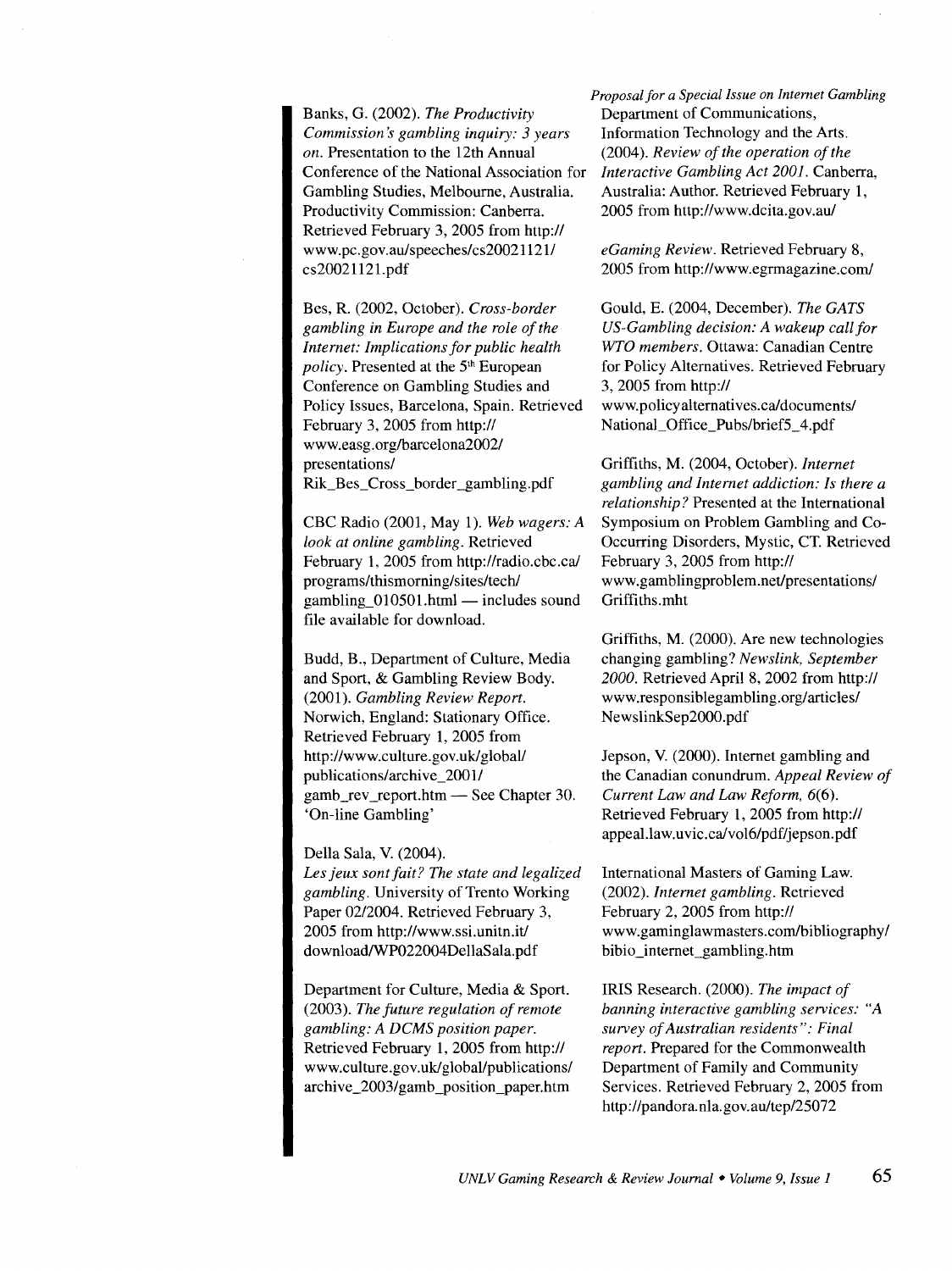Kelley, R. (2001). *Gambling@home: Internet gambling in Canada.* Calgary, AB: Canada West Foundation. Retrieved February 1, 2005 from http://www.cwf.ca/

McMillen, J., & Grabosky, P. (1998). *Internet Gambling. Trends* & *Issues in Crime and Criminal Justice No. 88.*  Canberra: Australian Institute of Criminology. Retrieved February 1, 2005 from http://www.aic.gov.au/publications/ tandi/tandi88.html

National Centre for Academic Research into Gaming (1999). *Internet gaming and South Africa: Implications, costs and opportunities.* Retrieved February 4, 2005 from http://www.gamblinglicenses.com/ PDF/

South\_Africa\_interim\_report\_1999. pdf

National Gambling Impact Study Commission. (1999). *The National Gambling Impact Study Commission.*  Washington, DC: National Gambling Impact Study Commission. Retrieved March 8, 2004 from http:// govinfo.library.unt.edu/ngisc/reports/ finrpt.html — Includes Chapter 5. 'Internet Gambling'.

Nova Scotia Alcohol & Gaming Authority (1999). *Annual Report 1998-1999.*  Halifax, NS: Author. Retrieved February 1, 2005 from http://www.gov.ns.ca/aga/ AnnualReport/ Gaming%201999%20Report.pdf-Includes information about online gambling in Chapter 5, 'Gaming Activity in Other Jurisdictions'.

O'Neill, K. (2001, April). *Internet gambling: New arenas for compulsive gamblers.* Presented at the Canadian Foundation on Compulsive Gambling "Innovation 2001" Conference, Toronto, ON. Retrieved February 3, 2005 from http ://www.responsiblegambling. org/ articlesintemet\_gambling\_and\_compulsive\_ gambling\_Challenges\_and\_solutions.pdf

Petricic, Saba (2001, June 27). *Canadians gambling online.* Transcript from CBC television program 'The National'. Retrieved February 1, 2005 from http:// cbc.ca/news/national/sasa! onlinegambling.htrnl

Rose, I. N. (n.d.). *Gambling and the Law*  IE. Retrieved February 2, 2005 from http:// www.gamblingandthelaw.com/

Rose, I. N. (2002, October). *Cross-border betting: The law of Internet gambling.*  Presented at the 5<sup>th</sup> European Conference on Gambling Studies and Policy Issues, Barcelona, Spain. Retrieved February 3, 2005 from http://www.easg.org/ barcelona2002/presentations/ Nelson\_Rose\_Cross\_border\_bestanden/ frame.htm

Schmekel, N. (2002). Internet gambling. *Youth Gambling International,* 2(2). Retrieved February 1, 2005 from http:// www.education.mcgill.ca/gambling//en/ newsletter.htrn

Schriever, E. (2002, October). *Crossborder application of national regulation.*  Presented at the 5<sup>th</sup> European Conference on Gambling Studies and Policy Issues, Barcelona, Spain. Retrieved February 3, 2005 from http://www.easg.org/ barcelona2002/presentations/ Eva\_Schriever\_ Cross-Border\_Application.pdf

Schwarz, J. (2005, February 8). Online gambling sites expect big payoffs. *USA Today* [online edition]. Retrieved February 9, 2005 from http://www.usatoday.com/

Senate Information Technologies Committee (March 2000). *Netbets: A review of online gambling in Australia.*  Retrieved February 1, 2005 from http:// www.aph.gov.au/senate/committee/it\_ctte/ completed\_inquiries/1999-02/gambling/ report/contents.htm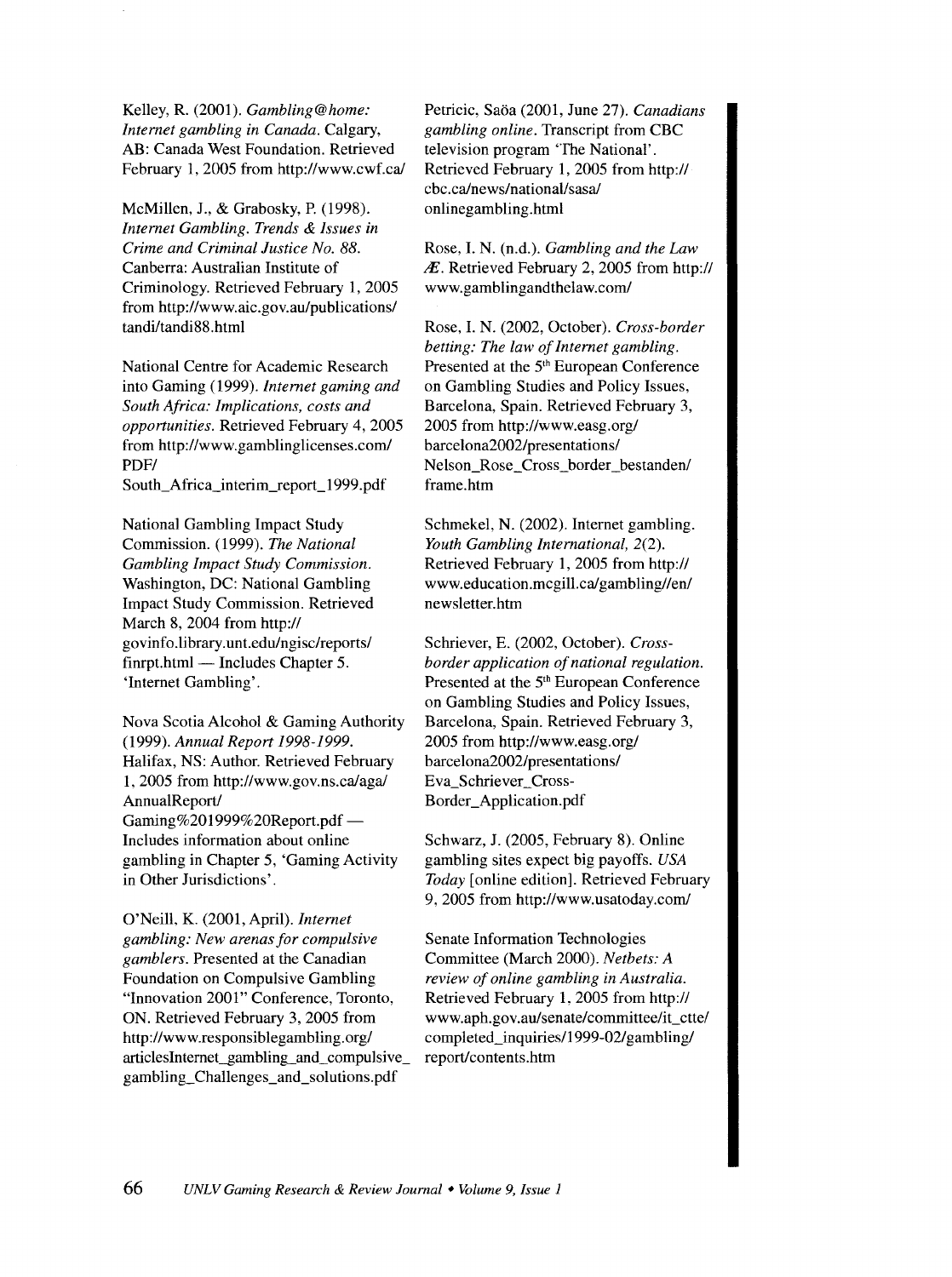Smeaton, M., Poole, A., Chevis, A., & Carr, J. (2004). *Study into underage access to online gambling and betting sites.* Retrieved February 1, 2005 from http://www.gamcare.org.uk/pdfs/ Study ReportFinal. pdf

Smith, G. J., & Wynne, H. J. (2002). *Measuring gambling and problem gambling in Alberta using the Canadian Problem Gambling Index: Final report.*  Edmonton, AB: Alberta Gaming Research Institute. Retrieved April 8, 2002 from http://www.abgaminginstitute.ualberta.ca/ 8.cfm

Sychold, M. (2003, September). *Problem gambling and player protection deficiencies on the Internet: International legal and regulatory solutions.* Presented at the Discovery 2003 conference, Toronto, ON. Retrieved February 2, 2005 from http://www.rgco.org/articles/ martin\_sychold\_Discovery \_2003.pdf

United States General Accounting Office. (2002). *Internet gambling: An overview of the issues.* Washington, DC: Author. Retrieved February 1, 2005 from http:// www.gao.gov/cgi-binlgetrpt?GA0-03-89

Wager (2002, April 10). Netizens @ risk: Online gambling and addiction. *The Wager,* 7(15). Retrieved February 1, 2005 from http://www.thewager.org/Backindex/ vol7pdf/wager715. pdf

Wager (2001, February 7). Gambling on the Internet: Crossing the interstate wire. *The Wager,* 6(6). Retrieved March 8, 2004 from http://www. thewager.org/Backindex/ vol6pdf/wager66.pdf

Wager (1997, November 4). Perceptions of Internet gambling. *The Wager,* 2(44). Retrieved March 8, 2004 from http:// www. thewager.org/Backindex/vol2pdf/ w244.pdf

Wager (1997, April 8). Gambling & the Internet. *The Wager,* 2(14). Retrieved March 8, 2004 from http:// www.thewager.org/Backindex/vol2pdf/ w214.pdf

*Proposal for a Special Issue on Internet Gambling*  Wager (1999, May 18). Online casinos: A closer look. *The Wager,* 4(20). Retrieved March 8, 2004 from http:// www.thewager.org/Backindex/vol4pdf/ w420.pdf

Woolley, R. (2002, October). *Mapping Internet gambling: Toward an understanding of different modes of online participation in gaming, sports betting and wagering.* Presented at the 5th European Conference on Gambling Studies and Policy Issues, Barcelona, Spain. Retrieved February 3, 2005 from http:// www.easg.org/barcelona2002/ presentations/ Richard\_Woolley\_Betting\_in\_bestanden/ frame.htm

World Trade Organization (2004). *United States -Measures affecting the crossborder supply of gambling and betting services: Report of the Panel.* Geneva: Author. Retrieved February 1, 2005 from http://www. wto.org/english/tratop\_e/ dispu\_e/285r\_e.pdf

#### **JOURNAL ARTICLES**

Au, N., & Hobson, J. S. P. (1997). Gambling on the Internet: A threat to tourism? *Journal of Travel Research, 24,*  207-224.

Auriemma T. N., & Ehrlich, G.A. (2002). Proactive state enforcement of Internet gambling prohibitions: Worth the effort or waste of time? *Gaming Law Review, 6,*  507-516.

Beard, K. W., & Wolf, E. M. (2001). Modification in the proposed diagnostic criteria for Internet addiction. *CyberPsychology and Behavior, 4,* 377- 383.

Beernaert, F. M., & Van De Vannet, P. (2004). Some news from Brussels, the capital city of Europe, about Internet gambling and cyber (gaming) cafes. *Gaming Law Review, 8,* 318-320.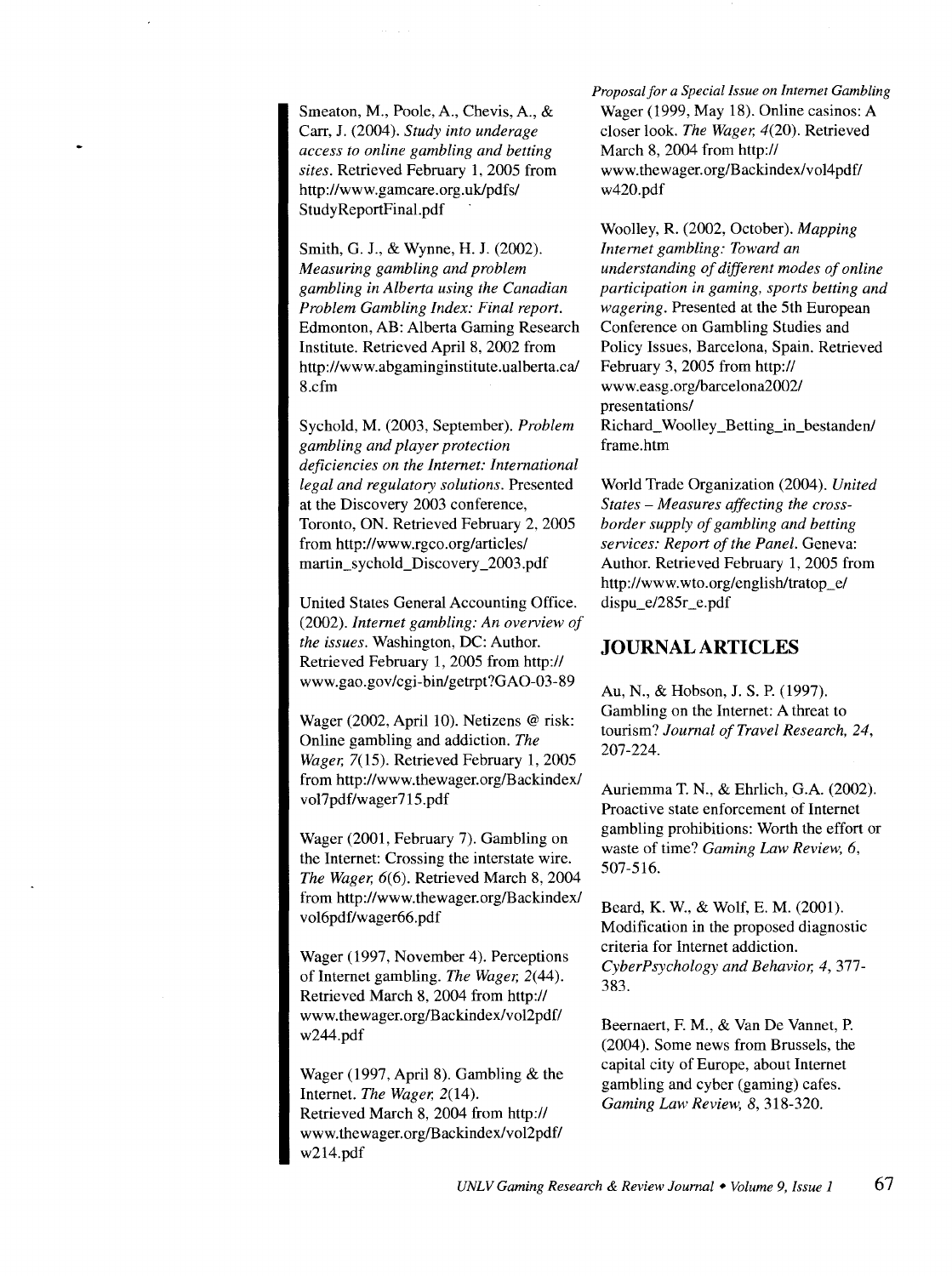Brindley, C. (1999). The marketing of gambling on the Internet. *Internet Research, 9,* 281-286.

Cabot, A. N., Gemignani, G. R., & Csoka, L. V. (2002). "Net Success": Interactive promotions in the Internet age. *Gaming Law Review, 6,* 295-308.

Charles, M. (2002). What should the owner of a land-based casino do about Internet gaming? *Gaming Law Review, 6,*  5-8.

Christopherson, K. M., & Weatherly, J. N. (in press). The effect of visual complexity when playing a slot-machine simulation: the role of computer experience, computer anxiety, and optimism. *Computers in Human Behavior.* 

Clarke, R., & Dempsey, G. (2001). The feasibility of regulating gambling on the Internet. *Managerial and Decision Economics, 22,* 125-132.

Cowan, A. Z. (2003). The global gambling village: Interstate and transnational gambling. *Gaming Law Review,* 7, 251- 270.

Davidson, N. (2002). Comment: Internet gambling: Should fantasy sports leagues be prohibited? The *San Diego Law Review,* 39(1), 201-267.

Davis, D., & Endlar, L. D. (2001). Internet gambling. *Computer Fraud* & *Security, 2001* (2), 9-11.

Davis, R. A. (2001). A cognitivebehavioral model of pathological Internet use. *Computers in Human Behavior, 17,*  187-195.

Deans, R. (2001). Online gambling: Changes to Hong Kong's gambling legislation. *Gaming Law Review, 5,* 555- 560.

del Ninno, A. (2002). Online gambling in the European Union: A compared analysis of the current legal framework in some EU member states. *Gaming Law Review, 6,*  417-423.

del Ninno, A., & Altieri, G. (2002). Online gambling and sports wagering in Italy by means of websites. *Gaming Law Review, 6,*  313-317.

Dewar L. (2001). Regulating Internet gambling: The net tightens on online casinos and bookmakers. *As lib Proceedings, 53,* 353-367.

Eadington, W. R. (2004). The future of online gambling in the United States and elsewhere. *Journal of Public Policy and Marketing,* 23,214-219.

Fox, M., Phillips, L., & Vaidyanathan, G. (2003, April). Managing Internet gambling in the workplace. *First Monday,* 8(4). Retrieved February 1, 2005 from http:// www.firstmonday.org/issues/issue8\_ 4/fox/ index.html

Frey, J. H. (1998). Federal involvement in U.S. gaming regulation. *Annals of the American Academy of Political and Social Science, 556,* 138-152.

Friedrich, T. J. (2003). Internet casino gambling: The nightmare of lawmaking, jurisdiction, enforcement & the dangers of prohibition. *CommLaw Conspectus, II,*  369-387.

Gottfried, J. (2004). The federal framework for Internet gambling. *Richmond Journal of Law* & *Technology,* /0(3). Retrieved February 3, 2005 from http:// law.richmond.edu/jolt/v10i3/article26.pdf

Griffiths, M. (2003). Internet gambling: Issues, concerns, and recommendations. *CyberPsychology* & *Behavior, 6,* 557-568.

Griffiths, M. (2003). Internet abuse in the workplace: Issues and concerns for employers and employment counselors. *Journal of Employment Counseling, 40,*  87-96.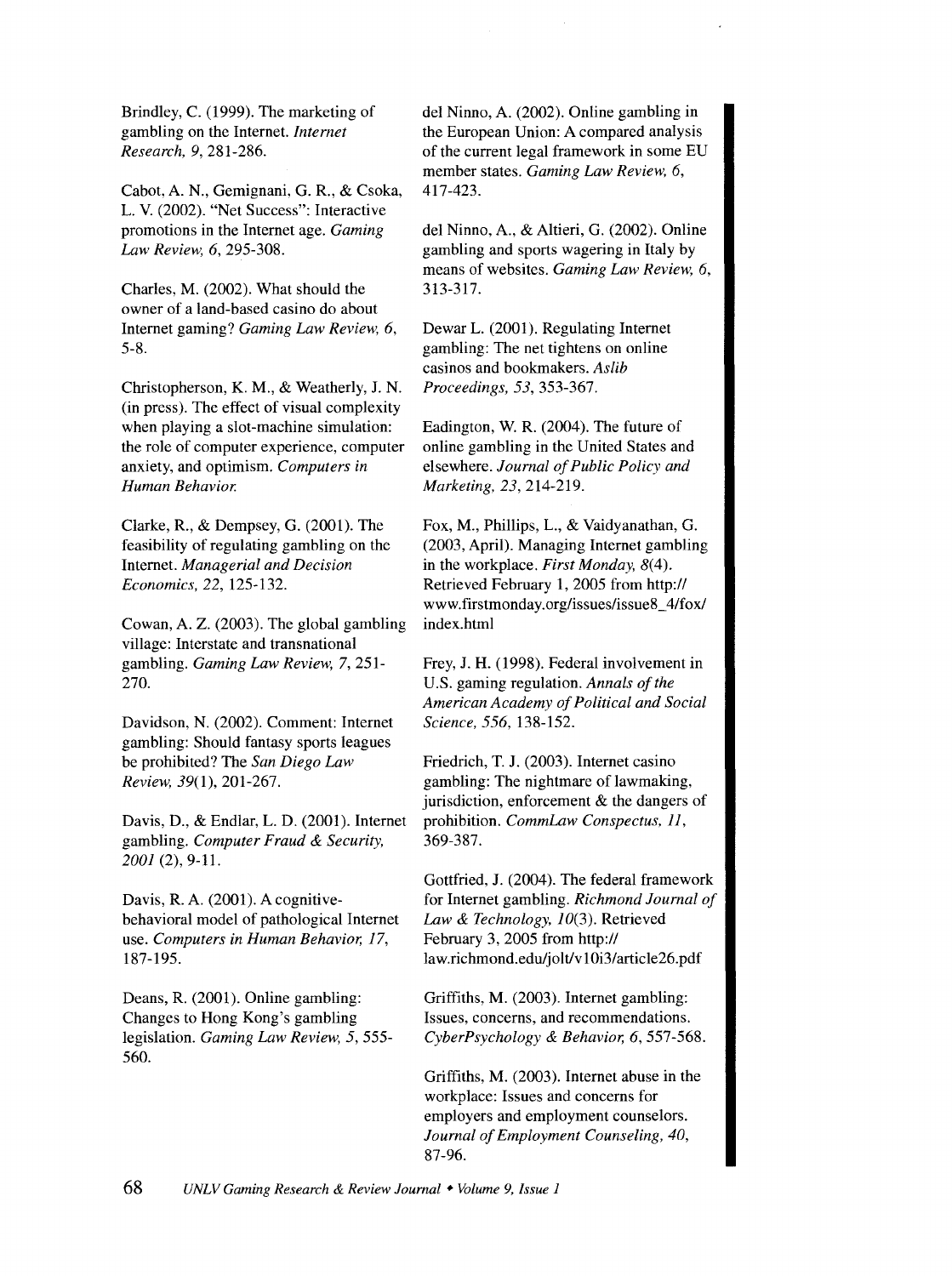Griffiths, M. (2001, October). Internet gambling: Preliminary results of the first U.K. prevalence study. *eGambling: The Electronic Journal of Gambling Issues,* 5. Retrieved February 1, 2005 from http:// www.camh.net/egambling/issue5/research/ griffiths\_article.html

Griffiths, M. (1999). Gambling technologies: Prospects for problem gambling. *Journal of Gambling Studies,*  15, 265-283.

Griffiths, M. (1996). Gambling on the Internet: A brief note. *Journal of Gambling Studies,* 12,471-473.

Griffiths, M., & Cooper, G. (2003). Online therapy: Implications for problem gamblers and clinicians. *British Journal of Guidance* & *Counselling, 31,* 113-135.

Griffiths, M., & Parke, J. (2004, July). Gambling on the Internet: Some practical advice. *Journal of Gambling Issues, 11.*  Retrieved February 1, 2005 from http:// www.camh.net/egambling/issue 11/ jgi\_11\_griffiths\_parke.html

Griffiths, M. D., & Parke, J. (2002). The social impact of Internet gambling. *Social Science Computer Review,* 20(3), 312-320.

Hammer, R. D. (2001). Does Internet gambling strengthen the U.S. economy? Don't bet on it. *Federal Communications Law Journal, 54,* 103-128.

Harris, J. (1999). The case for regulating Internet gaming in Great Britain. *Gaming Law Review, 3,* 335-440.

Hugel, P., & Kelly, J. (2002). Internet gambling, credit cards and money laundering. *Journal of Money Laundering Control, 6,* 57-65.

Hugel, P., & Kelly, J. (2000). The Internet, gaming, RICO and credit cards: A legal analysis. *Gaming Law Review, 4,* 135-145.

*Proposal for a Special Issue on Internet Gambling*  Ialomiteanu, A., & Adlaf, E. M. (2001, October). Internet gambling among Ontario adults. *eGambling: The Electronic Journal of Gambling Issues, 5.* Retrieved February 1, 2005 from http://www.camh.net/ egambling/issue5/research/ ialomiteanu\_adlaf\_article.html

Janower, C. R. (1996, September). Gambling on the Internet. *Journal of Computer-Mediated Communication,* 2(2). Retrieved February 2, 2005 from http:// www.ascusc.org/jcmc/vol2/issue2/ janower.htrnl

Kaltiala-Heino, R., Lintonen, T., & Rimpela, A. (2004). Internet addiction? Potentially problematic use of the Internet in a population of 12-18 year-old adolescents. *Addiction Research and Theory, 12,* 89-96.

Keller, B. P. (1999). The game's the same: Why gambling in cyberspace violates federal law. *Yale law journal, 108,* 1569- 1609.

Kelly, J. M. (2003). Payment problems and new solutions: From national regulation to global solutions. *Gaming Law Review,* 7, 123-130.

Kindt, J. W. (2002). Internet gambling and the destabilization of national and international economies: Time for a comprehensive ban on gambling over the World Wide Web. *Denver University law review, 80,* 111-153.

King, S. A. (1999). Internet gambling and pornography: Illustrative examples of the psychological consequences of communication anarchy. *CyberPsychology and Behavior, 2,* 175- 193.

King, S. A. & Barak, A. (1999). Compulsive Internet gambling: A new form of an old clinical pathology. *CyberPsychology and Behavior, 2,* 441- 456.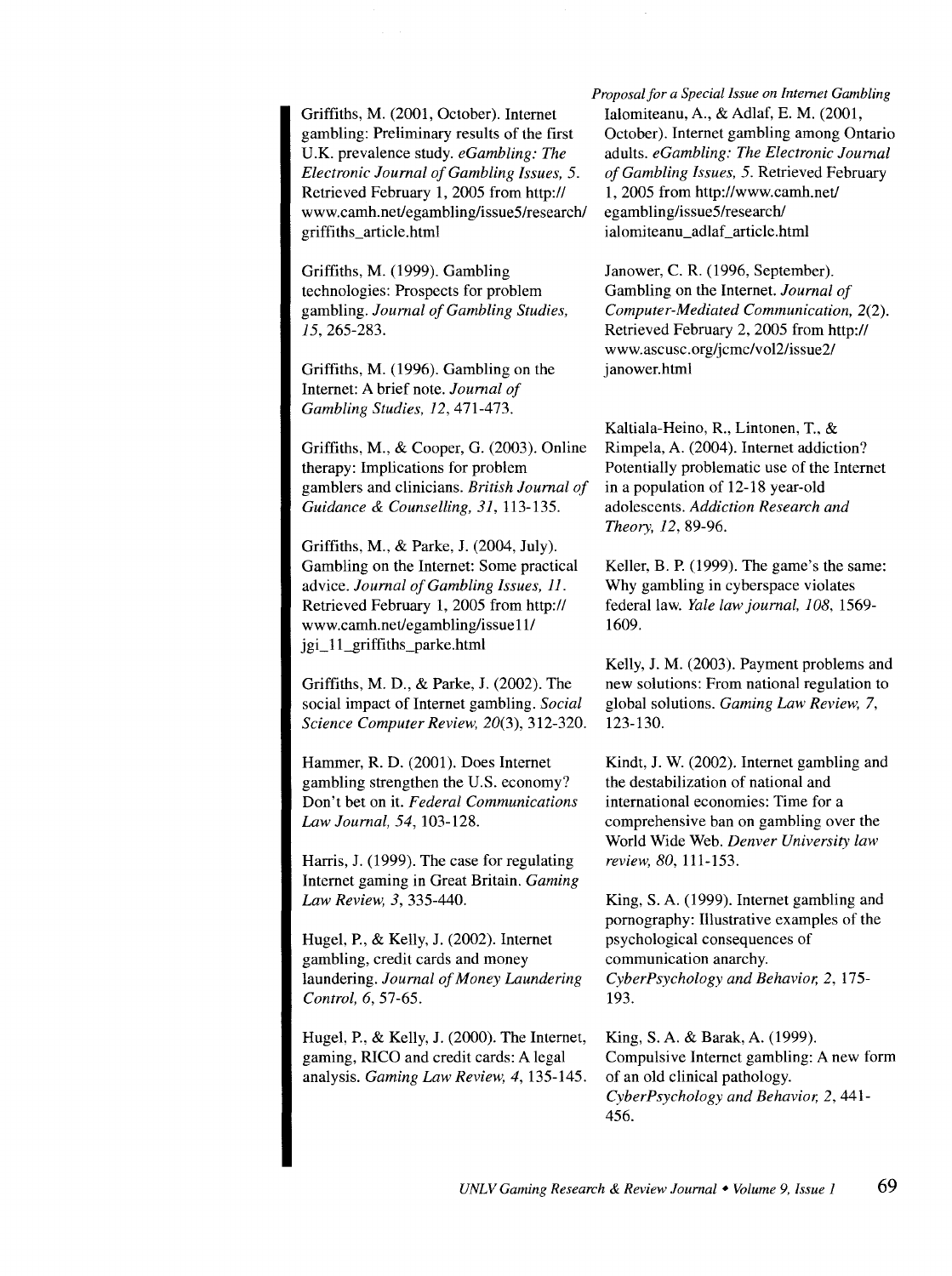Korn, D. A., Canadian Task Force Preventive Health, & Canadian Stroke Consortium. (2000). Expansion of gambling in Canada: Implications for health and social policy. *Canadian Medical Association Journal, 163,* 61-64. Retrieved February 2, 2005 from http:// www.cmaj .ca/cgi/reprint/163/1/61

Kramer, K. B. (2002). A new front in the battle against Internet gaming? *Gaming Law Review, 6,* 21-23.

Kramer, K. B. (2001). The Jay Cohen affair: Lessons in the legality of Internet betting. *Gaming Law Review, 5,* 551-553.

Kramer, K. B. (2001). Are your Internet retailing practices violating state antilottery laws? *Gaming Law Review, 5,* 427- 429.

Kramer, K. B. (2001). Why banks and credit card companies might take the fall for illegal Internet gaming. *Gaming Law Review, 5,* 165-167.

Ladd, G. T., & Petry, N. M. (2002). Disordered gambling among universitybased medical and dental patients: A focus on Internet gambling. *Psychology of Addictive Behaviors, 16,* 76-79.

Mancini, Q. (2004). The future of online gambling in Italy in the wake of "Operation Blackjack" and the day after the Gambelli ruling. *Gaming Law Review,*  8, 131-133.

McMillen, J. (2000). Online gambling: Challenges to national sovereignty and regulation. *Prometheus, 18,* 391-401.

Menais, A., & Marcoux, M. (2002). Virtual casinos - virtual casinos at the frontiers of the law. *Computer Law and Security Report, 18,427-429.* 

Miller, L. K.; Claussen, C. L. (2001). Online sports gambling - Regulation or prohibition? *Journal of Legal Aspects of Sport,* 11(2), 99-134.

Mitka, M. (2001). Win or lose, Internet gambling stakes are high. *Journal of the American Medical Association, 285,* 1005.

Murphy, C. J. (2002). Online bookmaking and gaming in the Isle of Man. *Gaming Law Review, 6,* 89-95.

Parke, A., & Griffiths, M. (2004). Why Internet gambling prohibition will ultimately fail. *Gaming Law Review, 8,*  295-299.

Pavalko, R. M. (2004). Gambling and public policy. *Public Integrity, 6,* 333-348.

Petersen, R. A. (2001). Internet gaming in Costa Rica. *Gaming Law Review, 5,* 89- 100.

Petry, N. M., & Mallya, S. (2004). Gambling participation and problems among employees at a university health center. *Journal of Gambling Studies, 20,*  155-170.

Philippsohn, S. (1999). Landmark cases of Internet gaming. *Gaming Law Review, 3,*  329-333.

Rodefer, J. R. (2002). Internet gambling in Nevada: Overview of federal law affecting Assembly Bill 466. *Gaming Law Review,*  6, 393-415.

Rose, I. N. (2003). Is it a crime to play poker online? *Gaming Law Review,* 7, 409-410.

Rose, I. N. (2003). Why Visa is dropping online gambling. *Gaming Law Review,* 7, 243-244.

Rose, I. N. (2002). California legalizes Internet gambling. *Gaming Law Review, 6,*  81-82.

Rose, I. N. (2001). Nevada legalizes Internet gambling maybe. *Gaming Law Review, 5,* 549-550.

Rose, I. N. (2001). Court rules Internet gambling is not illegal. *Gaming Law Review, 5,* 159-160.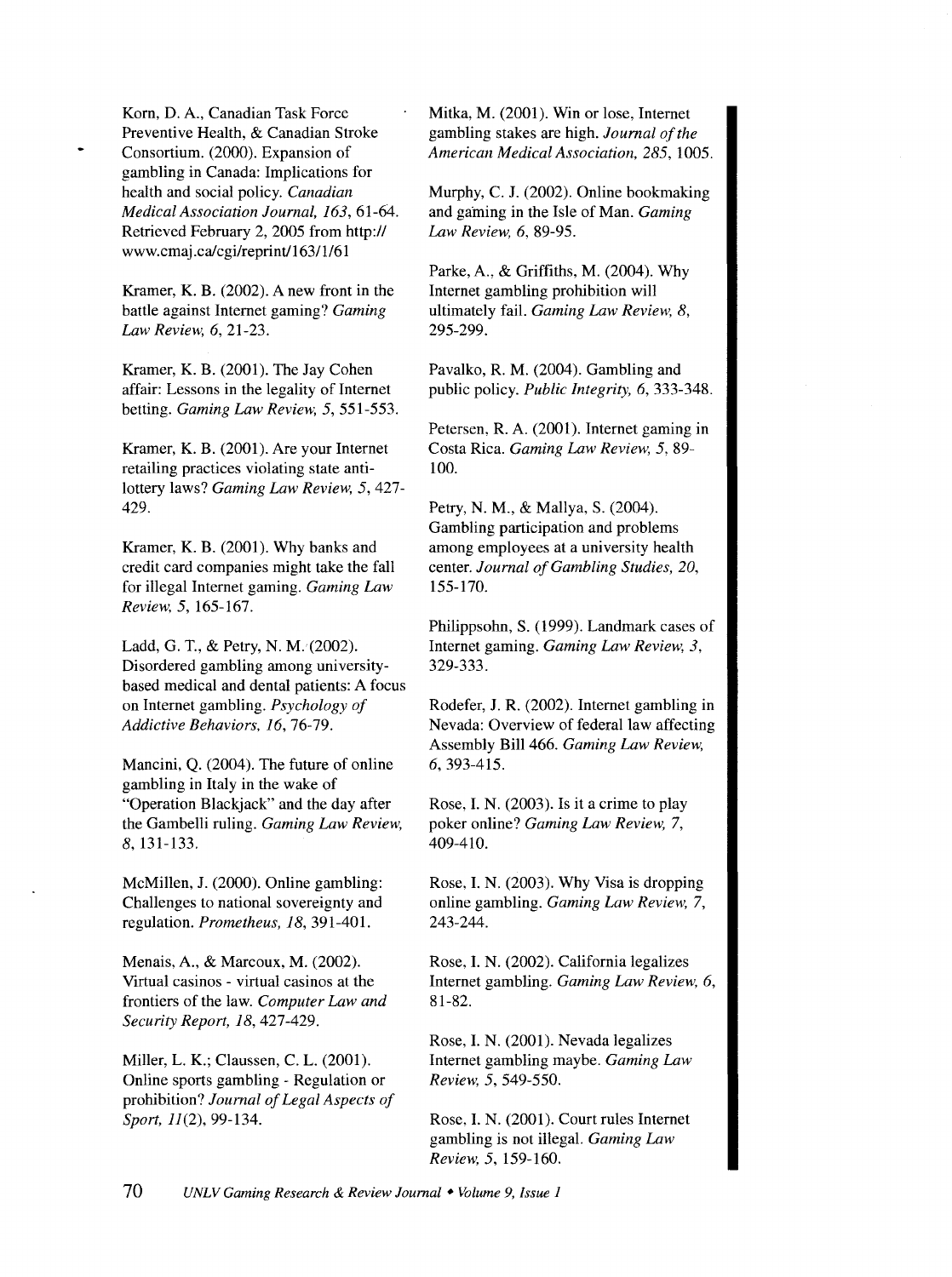Schwartz, D. G. (2003). A virtual Pandora's box: Why cyberspace gambling prohibition means to terrestrial casino operators. *UNLV Gaming Research* & *Review Journal,* 7(1), 59-65.

Sevigny, S., Cloutier, M., Pelletier, M., & Ladouceur, R. (2005). Internet gambling: Misleading payout rates during the "demo" period. *Computers in Human Behavior,* 21, 153-158.

Shaffer, H. J. (1996). Understanding the means and objects of addiction: Technology, the Internet and gambling. *Journal of Gambling Studies,* 12,461-469.

Smeaton, M., & Griffiths, M. (2004). Internet gambling and social responsibility: An exploratory study. *CyberPsychology* & *Behavior,* 7, 49-57.

Smith, A. D. (2004). Controversial and emerging issues associated with cybergambling (e-casinos). *Online Information Review, 28,* 435-443.

Tomback, A. E., & DeSimone, A. K. (2001). Every state for itself? Recent approaches to Internet gaming. *Gaming Law Review, 5,* 431-442.

Turner, N. (2002, February). Internet gambling [first person account]. *eGambling: The Electronic Journal of Gambling Issues, 6.* Retrieved February 1, 2005 from http://www.camh.net/ egambling/issue6/first\_person/index.html

Ursel, B., & Morgan, D. (2004, July). A brochure on Internet risk awareness and prevention. *Journal of Gambling Issues, II.* Retrieved February 1, 2005 from http:/ /www.camh.net/egambling/issue 11/ jgi\_11\_ursel.html

Vlaemminck, P., & De Wael, P. (2003). The European Union regulatory approach of online gambling and its impact on the global gaming industry. *Gaming Law Review,* 7, 177-184.

*Proposal for a Special Issue on Internet Gambling*  Vuaran D. (2002). The banning of Internet gambling in Australia: The Interactive Gambling Act 2001. *Gaming Law Review,*  6, 207-212.

Walters, L. G. (2003). The law of online gambling in the United States: A safe bet, or risky business? *Gaming Law Review,* 7, 445-450.

Walters, L. G. (2003). Advertising online casinos: An analysis of the legal rights and risks. *Gaming Law Review,* 7, 111-122.

Wang, S.J., & Ke, H. J. (2004). Curbing gambling activities on the Internet. *IEEE Aerospace and Electronic Systems Magazine,* I9(4), 33-35.

Watson, S., Liddell, P., Moore, R. S., & Eshee, W. D. (2004). The legalization of Internet gambling: A consumer protection perspective. *Journal of Public Policy and Marketing, 23,* 209-213.

Welte, J. W., Barnes, G. M., Wieczorek, W. F., Tidwell, M., & Parker, J. (2002). Gambling participation in the U.S. -Results from a national survey. *Journal of Gambling Studies, 18,* 313-337.

Whybrow, J., & Reed, C. (2002). Internet law- Will online gaming become lawful? *Computer Law and Security Report, 18,*  53-55.

Wilsenach, A. (2002). Alderney: Leading regulated electronic gambling. *Gaming Law Review, 6, 491-493.* 

Wilson, M. (2003). Chips. bits, and the law: An economic geography of Internet gambling. *Environment* & *Planning A, 35,*  1245-1260.

Woolley, R. (2003). Mapping Internet gambling: Emerging modes of online participation in wagering and sports betting. *International Gambling Studies, 3,* 3-21.